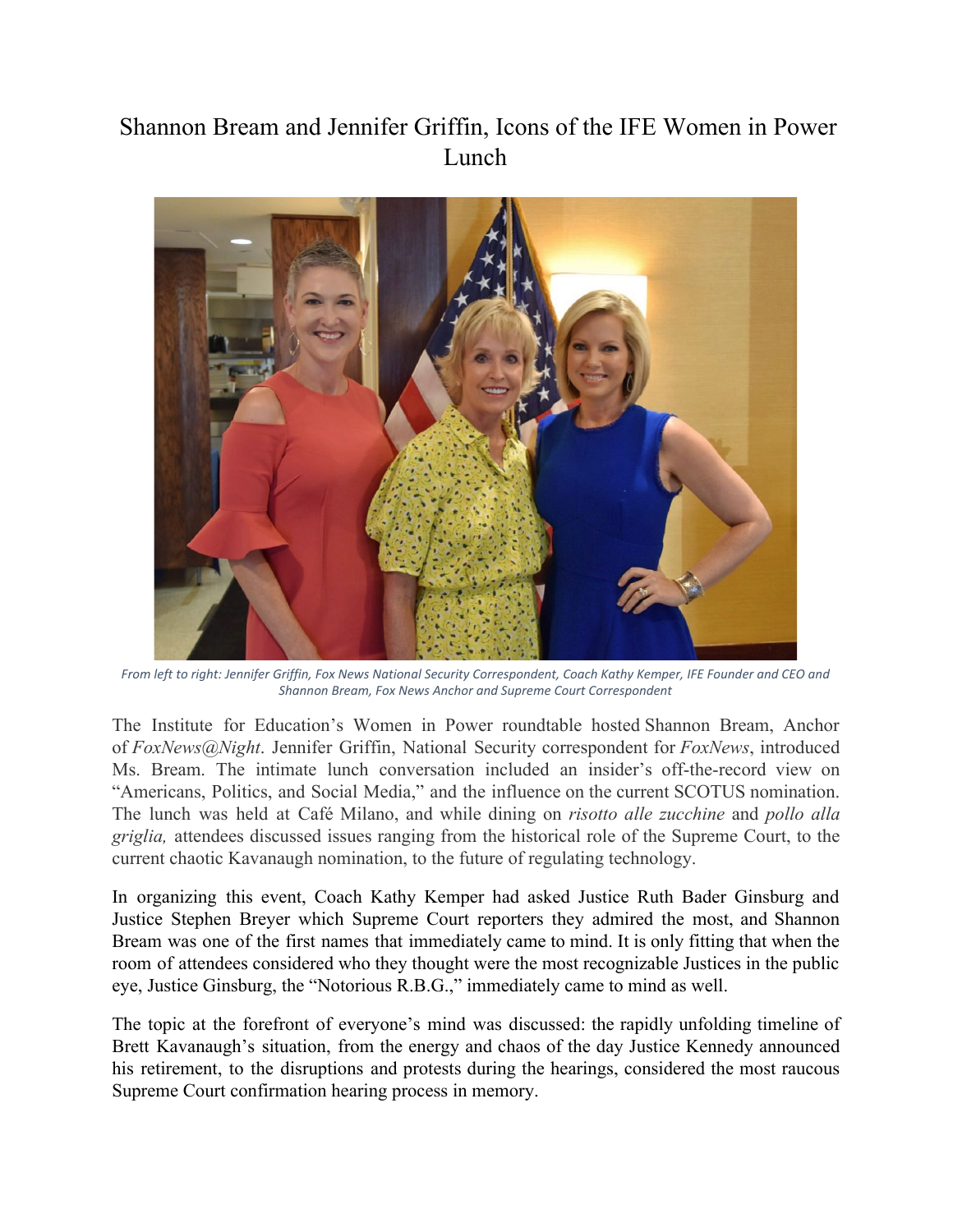Looking at the intersection of politics and social media, the room noted that for voters in 2016, one of the top issues was filling the Supreme Court, and the White House is aware this is still a hot topic for the American public. The room also noted that the public is clearly divided on social media. As a journalist, Ms. Bream strives to remain neutral and does not offer her own opinions on social media, but the majority of users seem to be different, offering extreme sides of the issue. With such heavy politicization, people rely on institutions like the Supreme Court to decide, which in turn politicizes Supreme Court decisions and the nomination process.



The guests giving a round of applause to Shannon Bream after the dyn Daniel Mulhall Following @DanMulhall

Replying to @CoachKemper

It was a pleasure to attend such an informative @InstituteForEdu event. Thank you for including me.

4:07 PM - 19 Sep 2018

This idea inspired a discussion on the historical role of the Supreme Court, and the differences between the American system and institutions abroad. Attendees noted that originally the Founders didn't intend the court to have as large of a role, and the initial allotment of judges was equal, but this has expanded over the years into a more politicized role. The Bush v. Gore decision in 2000 was noted as a possible turning point in politicization.

Ambassadors in the room noted how different the media coverage and focus on the nomination process for Brett Kavanaugh and Merrick Garland is from their countries, where Supreme Court nominations and Justices are less at the forefront of the public's mind. The Ambassador of Ireland wondered how

this process could be de-politicized, as this could be important to stabilizing American politics and society as a whole. As it stands now, the hearings offered little more than a circus to watch for viewers, with barely any enlightenment as to the merits or qualifications of the nominee. Term limits have been contemplated as one method, and there is the fact that a Justice can be impeached, but the key to the situation is the Justices themselves. In speaking with the Justices, they want to be seen as judiciously independent from the President who nominated them, and desire to uphold an apolitical reputation.

In terms of moving forward in social media and politics, the Ambassadors of Kosovo, Jordan, and Estonia brought up different issues on mob culture in social media and regulating



Vlora Citaku @ @vloracitaku · Sep 19 Thank you @CoachKemper for wonderful conversation! Always enjoy your events Thank you

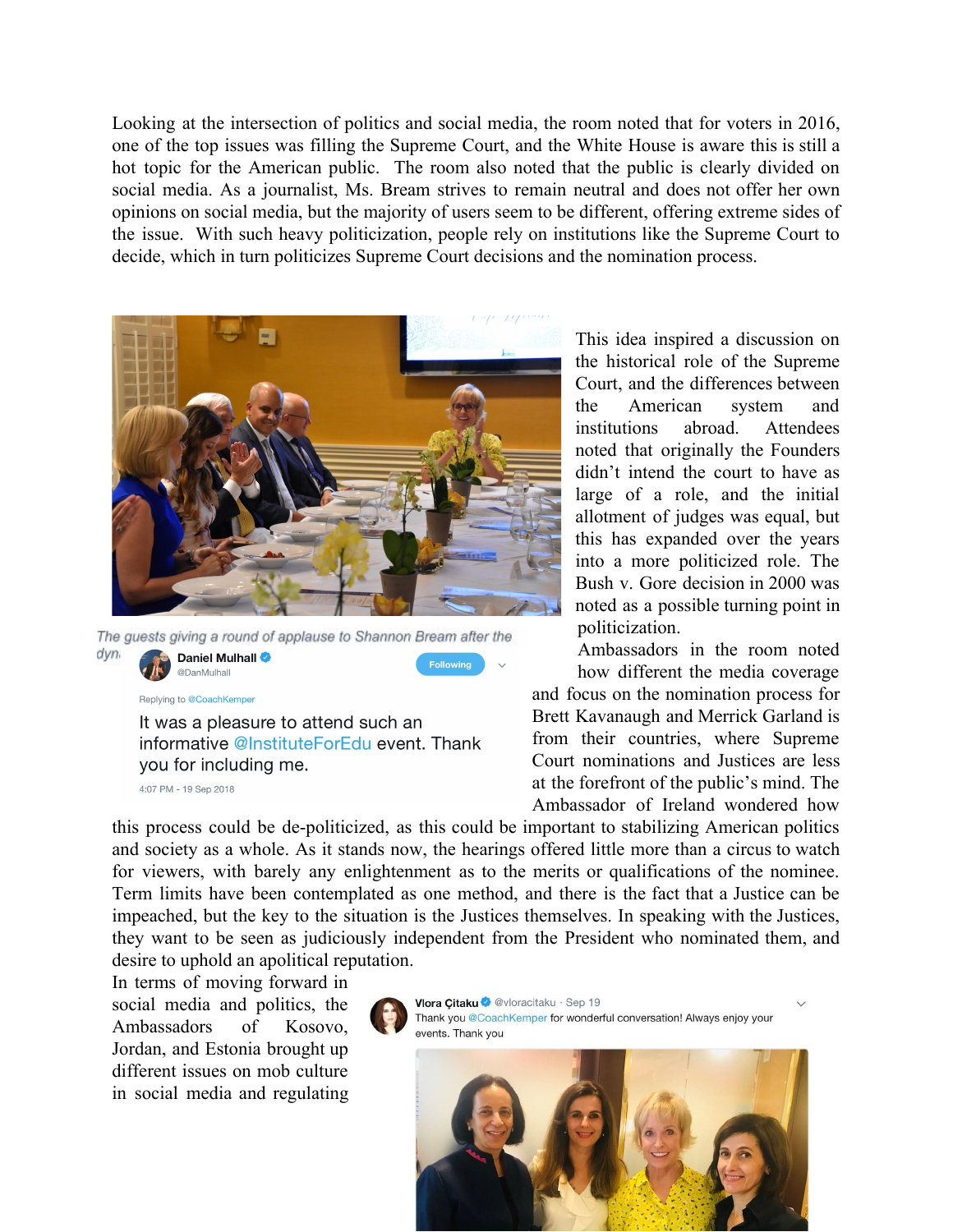technology. It was agreed that social media should be used to raise awareness, but users should not give into mob culture. Ambassadors toe a fine line between posting what people want to hear and what needs to be said. What is most worrisome about mob culture on social media is attempting to silence or shut down other sides, especially as the First Amendment is seen as an American treasure, one which the Supreme Court has defended before in the Westboro Baptist Church's case. In terms of regulation, it was agreed that the next big conversation will be on the regulation of technology and social media, especially as various technological services are being considered utilities, and authenticity of information is an issue, such as with deepfakes.

As discussions concluded, the room decided no matter the outcome of the Kavanaugh nomination process, what matters at the end of the day is public opinion about the Supreme Court and its reputation as an apolitical, independent institution. This reputation is strengthened when a Justice votes against the President that nominated them, something attendees agreed is heartening to see and look forward to seeing in future cases, which attendees were told might involve the travel ban, abortion rights, and overall questions of limits on and challenges to executive power.



## Kirsti Kauppi @KirstiKauppi · Sep 19

Thank you @CoachKemper for another inspiring and informative discussion!

## **Coach Kathy Kemper @CoachKemper**

So excited to be at @CafeMilanoDC with such a diverse crowd to listen to @ShannonBream! I especially welcome our diplomats @vloracitaku, @KirstiKauppi, @JoEmbassyUS, @BelgiumintheUSA, and Ambassador of Oman Hunaina Al-Mughairy. #IFEWomeninPower

Show this thread



InstituteForEdu @InstituteForEdu · Sep 20

SPOTTED in @playbookplus #IFEWomeninPower event putting the power in power lunch with special guest @ShannonBream who lead a conversation with @CoachKemper @JenGriffinFNC @JchaydenJeanine @vloracitaku @KirstiKauppi @JoEmbassyUS @afoukara @BelgiumintheUSA @IrelandEmbUSA @khoney

**OUT AND ABOUT ... SPOTTED** at Cafe Milano's Domingo Room on Wednesday: Shannon Bream speaking about SCOTUS at an Institute for Education program; Jennifer Griffin, Coach Kathy Kemper, Ambassador of Oman Hunaina Al-Mughairy, Ambassador of Kosovo Vlora Citaku, Joanne Ke Edelman, Abderrahim Foukara, Jeanine Hayden, Kristen Honey, Ambassador of Finland Kirsti Kauppi, Ambassador of Jordan Dina Kawar, Ambassador of Belgium Dirk Wouters, Ambassador of Estonia Jonatan Vseviov and Ambassador of Ireland Dan Mulhall.